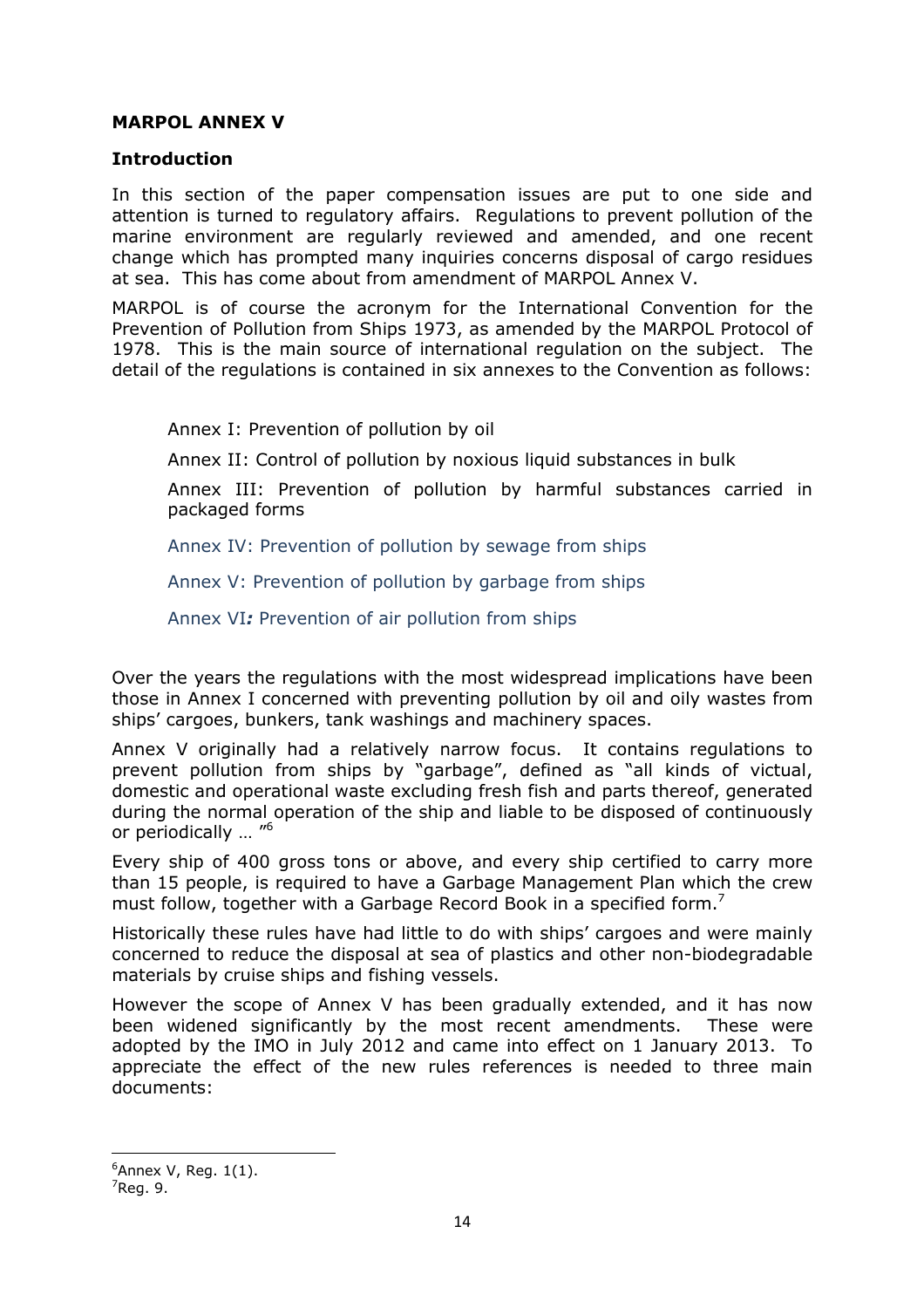- The revised MARPOL Annex V,
- Guidelines adopted by the IMO for the implementation of Annex V, and
- A Circular published by the IMO regarding the implementation of Annex V and the classification of solid bulk cargoes (MEPC.1/Circ.791).

Annex V now sets out a blanket prohibition on disposal of any "garbage" at sea, including cargo residues as defined therein, subject to certain limited exceptions. The revised Annex prohibits the discharge of all types of garbage into the sea unless explicitly permitted under the Annex.

Under previous versions of Annex V disposal of garbage at sea was generally permitted, subject to certain exceptions and conditions. Disposal of cargo residues at sea is now generally prohibited unless either

- a) The cargo concerned falls within one of the other MARPOL Annexes, and residues are discharged in accordance with the discharge controls which these prescribe, or
- b) It is not harmful to the marine environment for the purposes of the new Annex V.

If the case falls into neither of these categories, the residues will need to be discharged into shore reception facilities. Annex V requires contracting states to make such facilities available, and provides for notification of all concerned parties where they are alleged to be inadequate.<sup>8</sup> Despite this, the availability of suitable facilities is generally very limited. As a result, disposal of residues ashore can involve significant cost and delay. This can make it very important to establish whether residues can be discharged at sea, but unfortunately the regulations are very complex and in some respects uncertain in their effect.

The implications of this can conveniently be considered separately in relation firstly to oil and other bulk liquid cargoes, and secondly in relation to dry bulk cargoes.

## Oil and other bulk liquid cargoes

Oil and other bulk liquid cargoes fall within the regulations contained in MARPOL Annexes I and II. In general, therefore, they fall outside Annex V, and disposal of their residues at sea is permissible subject to compliance with the discharge controls contained in those Annexes.

Questions have however arisen as to whether certain oil products fall within Annex I, or are subject instead to the restrictions of Annex V. This has been the case for example with some types of solid petrochemical product.

For the purposes of Annex I, "Oil" is defined as:

"petroleum in any form including crude oil, fuel oil, sludge, oil refuse and refined products (other than those petrochemicals which are subject to Annex II of the present Convention and, without limiting the generality of

 $8$ Reg. 7.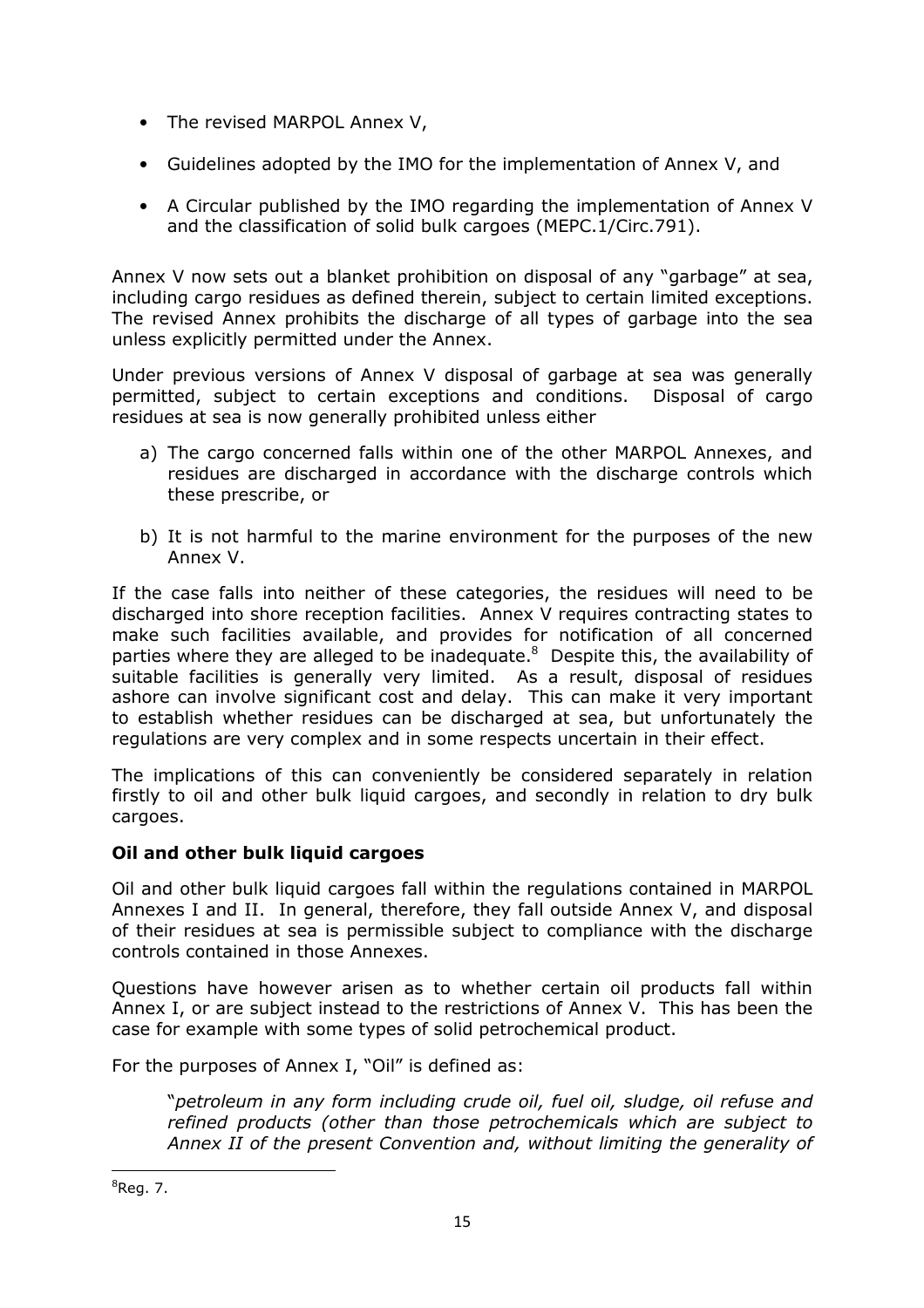the foregoing, includes the substances listed in appendix 1 to this Annex".<sup>9</sup>

In the case of some products it may not be entirely clear whether they fall within this definition, or are governed instead by Annex V. This question has arisen for example in relation to water released from a cargo of petcoke. This is a heavy residual product of the crude oil refining process, and is a solid used mainly as an industrial fuel. It does not naturally fall within any of the categories listed in the above definition  $-$  i.e. "crude oil, fuel oil, sludge, oil refuse and refined products" – and it does not fall within among any of the substances listed in appendix 1 to Annex I. However, neither list is exhaustive, and a non-listed substance may still be considered "oil" if it is "petroleum in any form". Although oil cargoes are normally carried in tankers, and if necessary are heated in order to flow during cargo operations, the definition contains nothing which restricts "oil" to substances in liquid form. Accordingly, the better view is probably that "oil" includes all petroleum products (refined and residual) of the refining process, whether liquid or solid.

These considerations suggest that a wide interpretation of "oil" is appropriate, but care is still needed when considering how the rules apply to unusual cargoes or new products, including new blends and by-products of the blending process.

## Dry bulk cargoes

"Cargo residues" are defined in Annex V as:

"the remnants of any cargo which are not covered by other Annexes to the present convention……..".

The only other relevant Annexes are I and II, which cover oil and other bulk liquids, and Annex III, which deals with substances carried in packaged forms. There is no other Annex which could cover dry bulk cargoes, and the disposal of their residues is therefore governed by Annex V.

Annex V permits discharge of cargo residues at sea provided –

- They cannot be recovered using commonly available methods for unloading"
- They are discharged at least 12 nautical miles from the nearest land (and not within a special area), and
- They do not contain any substances classified as harmful to the marine environment, taking into account Guidelines developed by the IMO.<sup>10</sup>

In practice the most common issue is whether hold washings containing residues of bulk cargo can be pumped overboard, or whether they have to be discharged into shore reception facilities. This depends on whether the residues are classified as harmful to the marine environment (HME).

 $^9$  Annex I, Reg. 1.1.

 $10$  Annex V, Reg. 4.1.3.